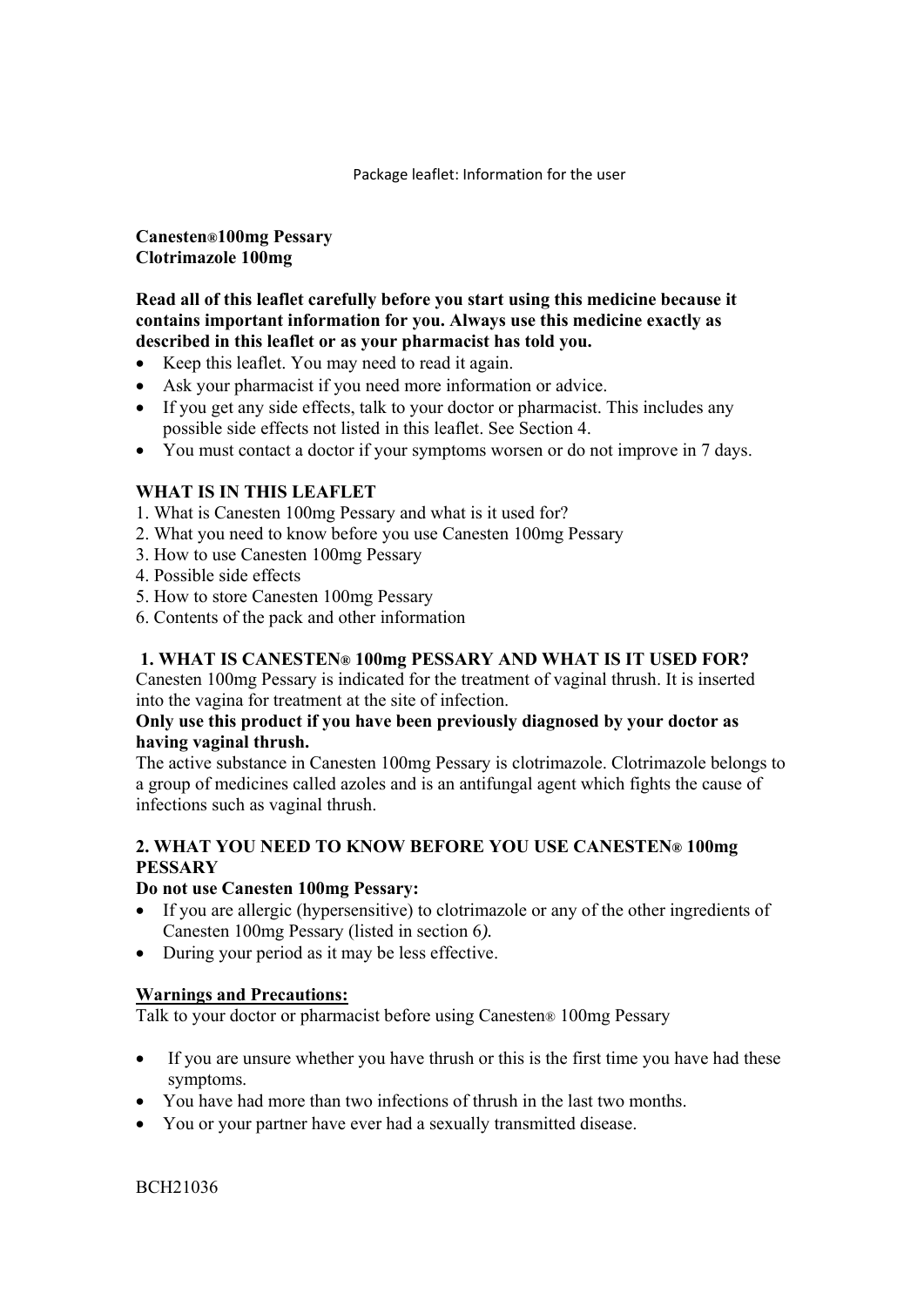- You are aged 12 or over 60.
- You have ever had an allergic reaction to Canesten or any of the other ingredients (listed in section 6)
- You have any of the following symptoms:
- Irregular vaginal bleeding
- Abnormal vaginal bleeding or a blood-stained discharge
- Ulcers, blisters or sores of the vagina or vulva.
- Lower abdominal pain.
- Back pain.
- Shoulder pain.
- Pain or difficulty in passing urine.
- Fever or chills.
- Feeling sick or vomiting.
- Diarrhoea.
- A foul smelling discharge from the vagina.

This is because Canesten 100mg Pessary may not be the right treatment for you.

#### **Taking other medicines:**

If you are taking tacrolimus or sirolimus (immunosuppressant medicine), then you should tell your doctor, because he or she will monitor the levels of this medicine in your blood.

#### **Special precautions:**

Avoid sexual intercourse while using this product, as the infection could be transferred to your partner. As with other pessaries, this product may reduce the effectiveness of rubber contraceptives, such as condoms or diaphragms. Consequently, you should use alternative precautions for at least five days after using this product. Do not use tampons, spermicides or other vaginal products while using this product.

## **Pregnancy and breast-feeding and fertility:**

If you are pregnant or breastfeeding, think you may be pregnant or are planning to have a baby, ask your doctor or pharmacist for advice before using this medicine. Canesten 100mg Pessary can be used in pregnancy and breastfeeding, but only under the supervision of your doctor or midwife. You must follow his/her instructions for use.

Use of the applicator is not advised during pregnancy.

## **3. HOW TO USE CANESTEN® 100mg PESSARY**

Always use this medicine exactly as described in this leaflet or as your pharmacist has told you. Check with your pharmacist if you are not sure.

If Canesten 100mg Pessary has been prescribed for you by your doctor, follow any instructions he/she may have given you. If you purchased this product without a prescription, follow these directions closely: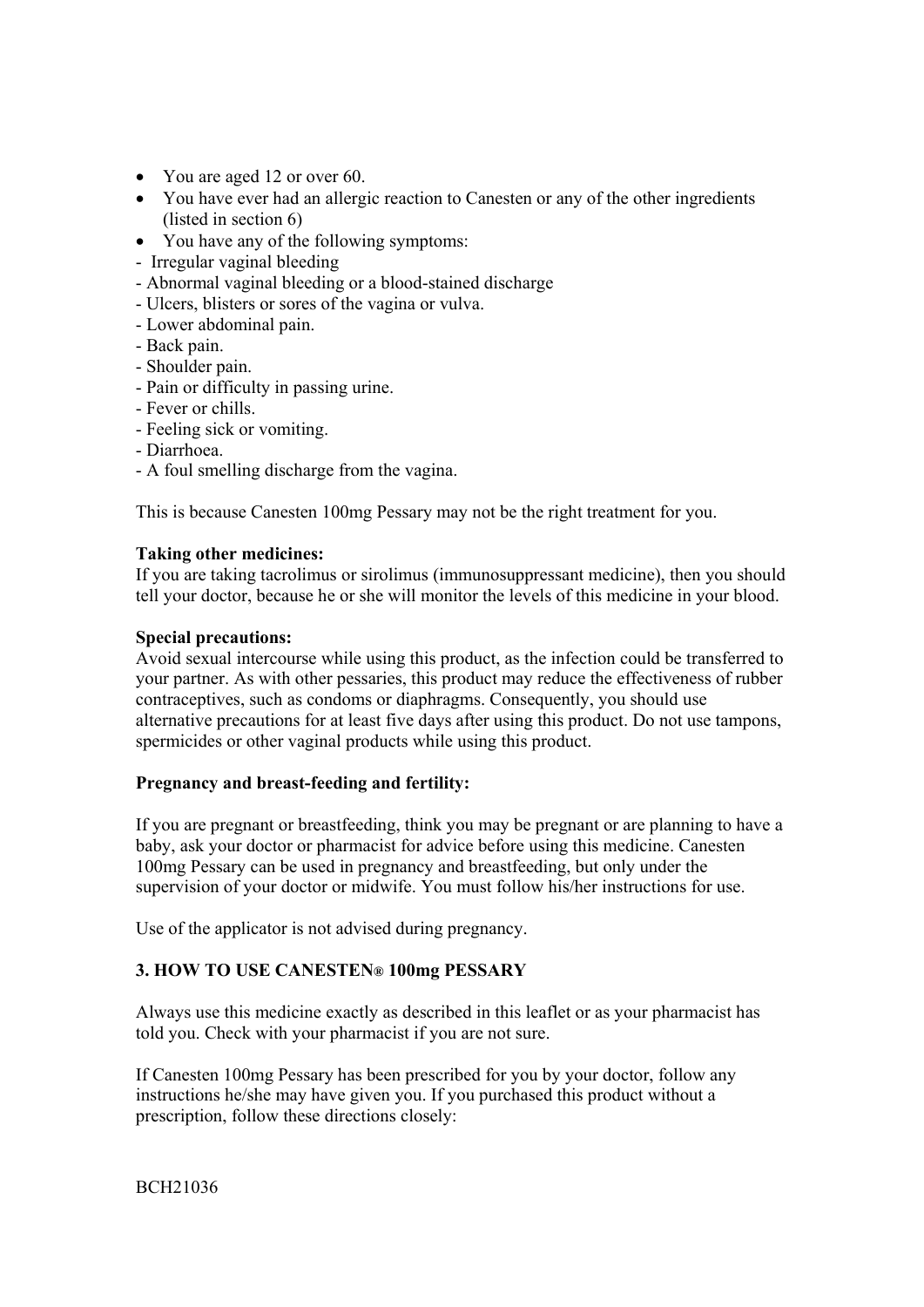The applicator should be used to insert the pessary as high as possible into the vagina, preferably before going to sleep on **six consecutive nights** for convenient and comfortable treatment. Alternatively, two pessaries may be inserted into the vagina before going to sleep on three consecutive nights.

Wash your hands before handling the applicator and the foil blister pack and again afterwards when you have used the applicator.

1. Remove the applicator from the packaging and pull out the plunger and red lock from the applicator body.



2. Remove the pessary from the foil blister pack and place into the open end of the applicator body with the curved edge of the pessary facing down. Push the plunger and lock into the applicator body until you feel a click.



3. Once you have felt the click, remove the lock from the plunger and then carefully insert the applicator as deep as is comfortable into the vagina (this is easiest when lying on your back with your knees bent up) up to the patterned grip zone, without pressing on the plunger.



4. Hold the applicator body at the patterned grip zone and slowly push the plunger all the way until it stops so that the pessary is deposited into the vagina.



5. Remove the applicator. After use, disassemble all the components for cleaning and wash thoroughly in warm (not boiling) soapy water, rinse for 30 seconds and wipe the parts carefully.

Store it in a clean and safe place.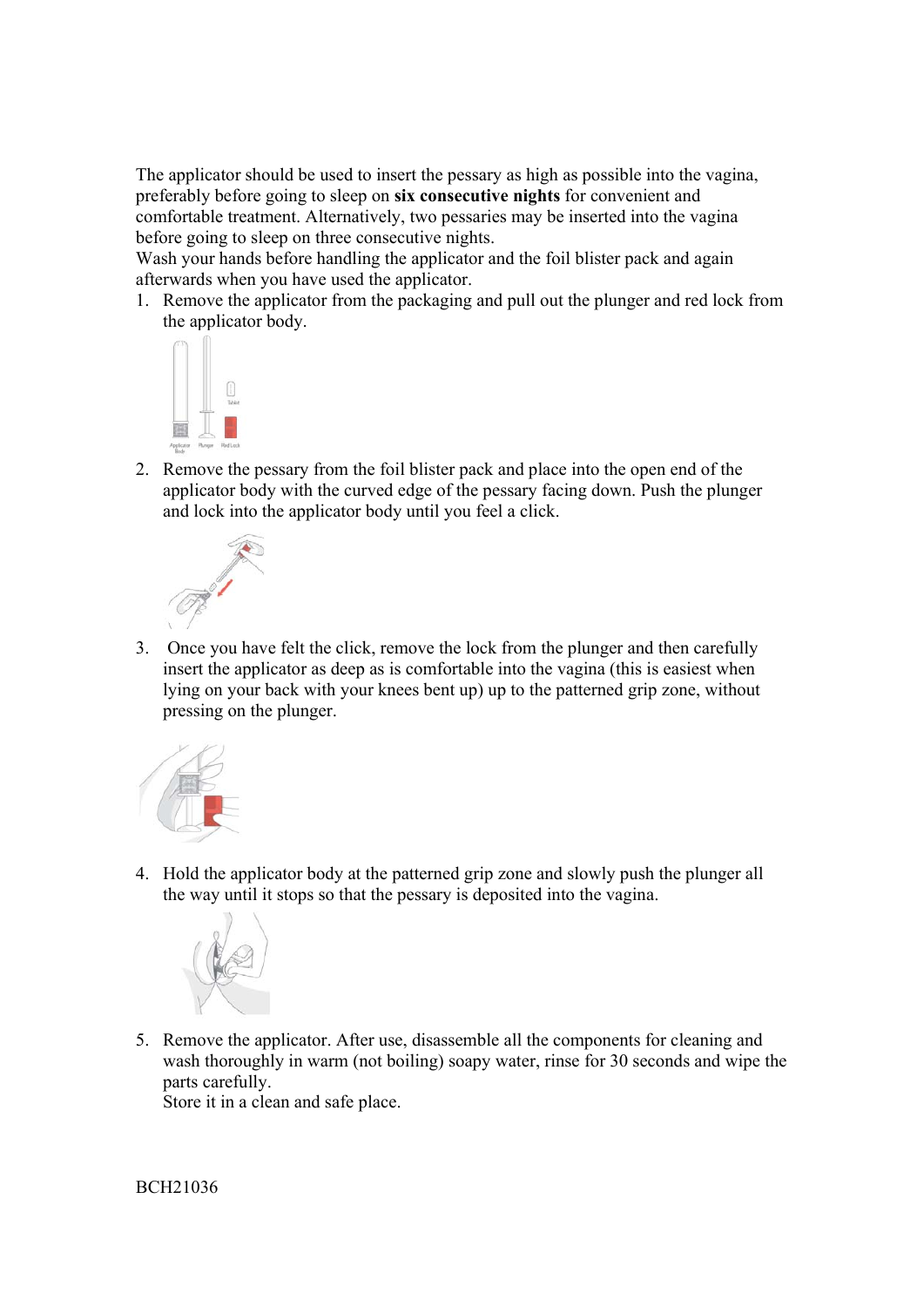

For re-use, ensure the red lock is replaced on the plunger and repeat the process from step 2.

After completing the treatment, dispose of the applicator and red lock in a safe place, out of the reach of children. The applicator cannot be flushed down the toilet.

Since the pessary dissolves in the vagina, it may be helpful to wear a panty liner because it is quite common to notice a white chalky residue after using the pessary. This does not mean that the treatment has not worked. However, if you notice pieces of undissolved pessary, speak to your doctor or a pharmacist, as the treatment may not have worked properly.

If your vagina and vulva are itchy and sore, Canesten Cream should also be used. The symptoms of thrush should disappear within three days of treatment. If no improvement is seen after seven days you must tell your doctor. If the infection returns after seven days you may use one further treatment, but if you have more than two infections within two months you should see your doctor.

# **Canesten® 100mg Pessary is for use in the vagina only:**

**Do not put the pessary in your mouth or swallow it.** 

Avoid contact with the eyes. If the pessary is swallowed accidently, tell your doctor straight away or contact the Accident and Emergency Department of your nearest hospital.

## **If you forget to use Canesten® 100mg Pessary:**

Canesten 100mg Pessary should be used for six consecutive nights if one pessary is used, or three consecutive if two pessaries are used. However, if you forget to insert a pessary, follow the advice given below:

When you remember, continue with your course of treatment. If you have forgotten for more than one day, your infection may not be fully treated, so if symptoms persist upon completion of this course, see your doctor.

## **4. POSSIBLE SIDE EFFECTS**

Like all medicines, Canesten 100mg Pessary can cause side effects, although not everybody gets them.

As with all medicines, some people may be allergic to the pessary. If you are allergic, a reaction will occur soon after you have used this medicine. If you experience an allergic reaction or the redness, burning, pain, itching or swelling get worse, stop using this product and tell your doctor straight away or contact the Accident and Emergency Department of your nearest hospital. Signs of an allergic reaction may include:

- Rash.
- Swallowing or breathing problems.
- Swelling of your lips, face, throat or tongue.
- Weakness, feeling dizzy or faint.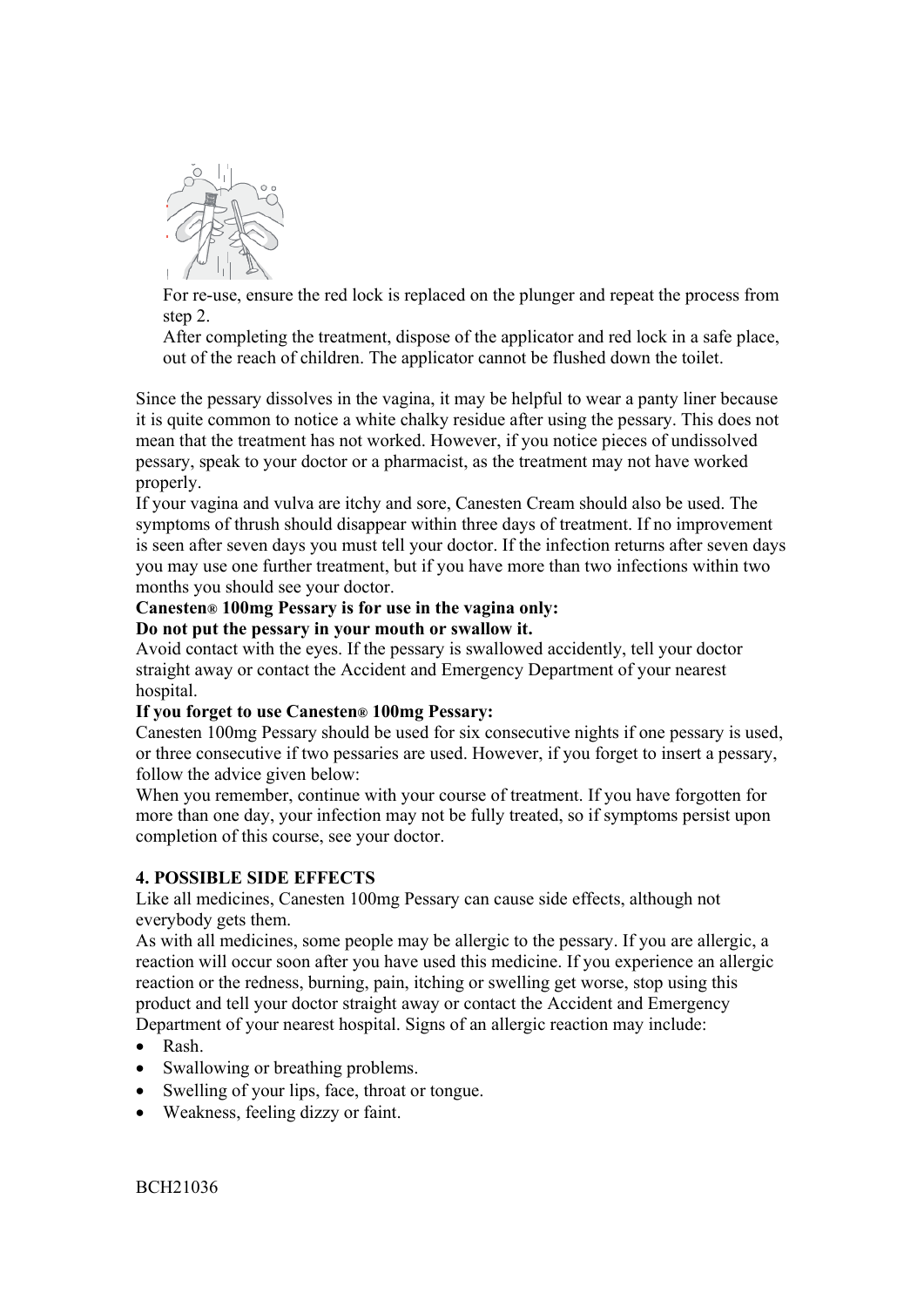- Nausea.
- Low blood pressure

After you insert the pessary you might experience:

• Mild burning, irritation.

Other potential side effects that have been reported:

 Discomfort of the vagina or vulva, redness, swelling, bleeding, peeling skin in the genital area, itching, rash, vaginal discharge, pain (e.g. abdominal or pelvic area).

## **Reporting of side effects**

If you get any side effects, talk to your doctor, pharmacist or nurse. This includes any possible side effects not listed in this leaflet. You can also report side effects directly via HPRA Pharmacovigilance, Website: www.hpra.ie. By reporting side effects you can help provide more information on the safety of this medicine.

# **5. HOW TO STORE CANESTEN®100MG PESSARY**

## **Keep this medicine out of the sight and reach of children.**

The product should be stored in the original carton.

Do not store above 25°C.

Do not use Canesten 100mg Pessary after the expiry date which is stated at one end of the carton and on the foil blister strip of the pessaries. The expiry date refers to the last day of that month.

Do not throw away any medicines via wastewater or household waste. Ask your pharmacist how to dispose of medicines you no longer use. These measures will help to protect the environment.

#### **6. CONTENTS OF THE PACK AND OTHER INFORMATION What Canesten® 100mg Pessary contains:**

- The active substance is clotrimazole at a strength of 100mg.
- The other ingredients are calcium lactate pentahydrate, maize starch, crospovidone, colloidal anhydrous silica, lactic acid, lactose monohydrate, magnesium stearate, hypromellose and microcrystalline cellulose.

## **What Canesten® 100mg Pessary looks like and the contents of the pack:**

Canesten 100mg Pessary contains six white pessaries held inside a foil blister pack and one applicator for insertion of the pessary into the vagina.

## **Marketing Authorisation Holder:**

Bayer Ltd, The Atrium, Blackthorn Road, Dublin 18.

#### **Manufacturer(s):**